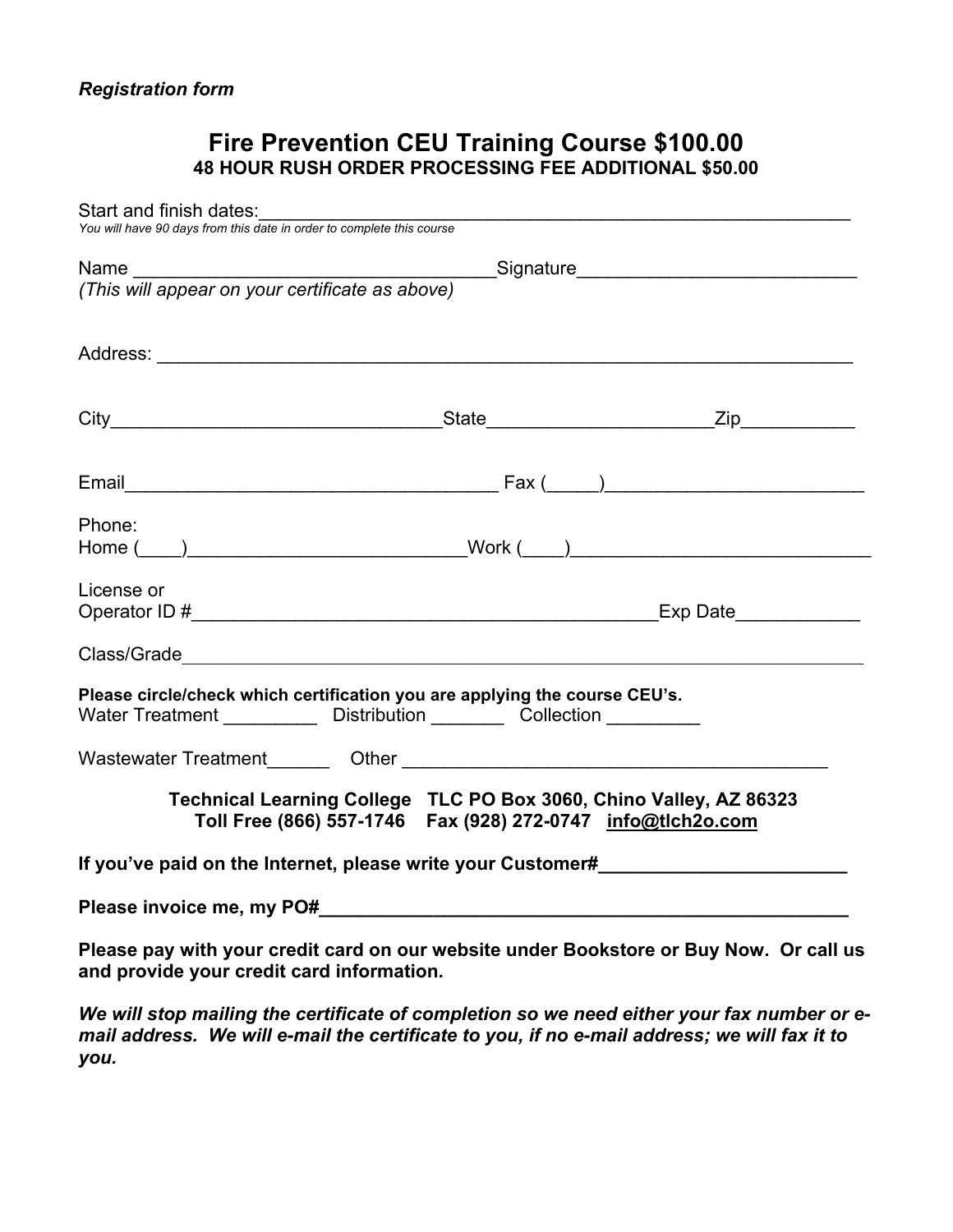### **DISCLAIMER NOTICE**

I understand that it is my responsibility to ensure that this CEU course is either approved or accepted in my State for CEU credit. I understand State laws and rules change on a frequent basis and I believe this course is currently accepted in my State for CEU or contact hour credit, if it is not, I will not hold Technical Learning College responsible. I also understand that this type of study program deals with dangerous conditions and that I will not hold Technical Learning College, Technical Learning Consultants, Inc. (TLC) liable for any errors or omissions or advice contained in this CEU education training course or for any violation or injury or neglect or damage caused by this CEU education training or course material suggestion or error. I will call or contact TLC if I need help or assistance and double-check to ensure my registration page and assignment has been received and graded.

**State Approval Listing Link**, check to see if your State accepts or has pre-approved this course. Not all States are listed. Not all courses are listed. If the course is not accepted for CEU credit, we will give you the course free if you ask your State to accept it for credit.

### **State Approval Listing URL…**

*<http://www.abctlc.com/downloads/PDF/CEU%20State%20Approvals.pdf>*

*You can obtain a printed version of the course manual from TLC for an additional \$169.95 plus shipping charges.* 

### **AFFIDAVIT OF EXAM COMPLETION**

I affirm that I personally completed the entire text of the course. I also affirm that I completed the exam without assistance from any outside source. I understand that it is my responsibility to file or maintain my certificate of completion as required by the state or by the designation organization.

### **Grading Information**

In order to maintain the integrity of our courses we do not distribute test scores, percentages or questions missed. Our exams are based upon pass/fail criteria with the benchmark for successful completion set at 70%. Once you pass the exam, your record will reflect a successful completion and a certificate will be issued to you.

### **Rush Grading Service**

If you need this assignment graded and the results mailed to you within a 48-hour period, prepare to pay an additional rush service handling fee of \$50.00. This fee may not cover postage costs. If you need this service, simply write RUSH on the top of your Registration Form. We will place you in the front of the grading and processing line.

For security purposes, please fax or e-mail a copy of your driver's license and always call us to confirm we've received your assignment and to confirm your identity.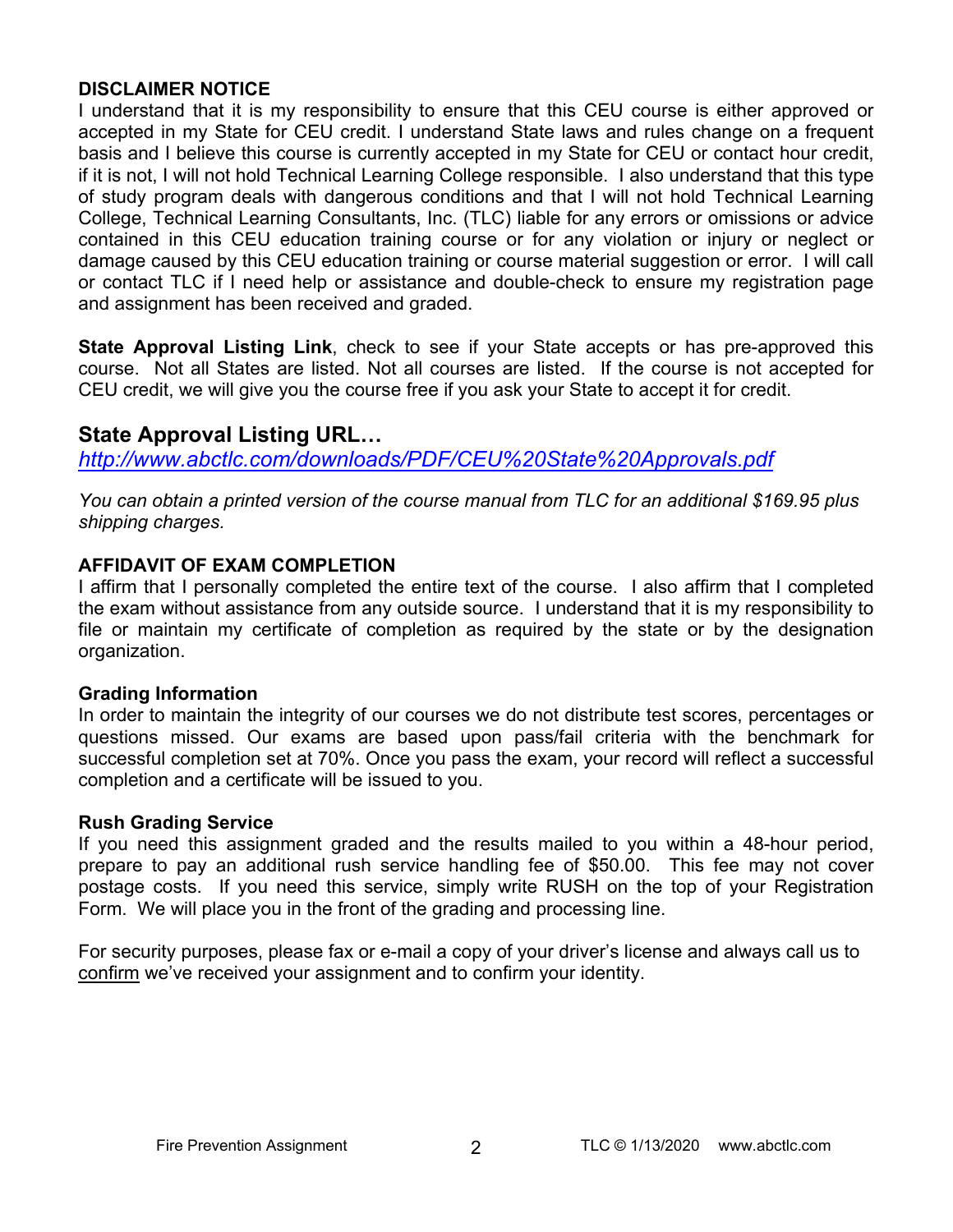# **CERTIFICATION OF COURSE PROCTOR**

Technical Learning College requires that our students who takes a correspondence or home study program course must pass a proctored course reading, quiz and final examination. The proctor must complete and provide to the school a certification form approved by the commission for each examination administered by the proctor.

**Instructions**. When a student completes the course work, fill out the blanks in this section and provide the form to the proctor with the examination.

Name of Course: <u>containing and contained</u> and contained a set of Course:

Name of Licensee:

**Instructions to Proctor**. After an examination is administered, complete and return this certification and examination to the school in a sealed exam packet or in pdf format.

I certify that:

- 1. I am a disinterested third party in the administration of this examination. I am not related by blood, marriage or any other relationship to the licensee which would influence me from properly administering the examination.
- 2. The licensee showed me positive photo identification prior to completing the examination.
- 3. The enclosed examination was administered under my supervision on \_\_\_\_\_\_\_\_\_\_\_. The licensee received no assistance and had no access to books, notes or reference material.
- 4. I have not permitted the examination to be compromised, copied, or recorded in any way or by any method.
- 5. Provide an estimate of the amount of time the student took to complete the assignment.

Time to complete the entire course and final exam. \_\_\_\_\_\_\_\_\_\_\_\_\_\_\_\_\_\_\_\_\_\_\_\_\_\_\_\_\_

Notation of any problem or concerns:

Name and Telephone of Proctor (please print):

Signature of Proctor

 $\overline{a}$ 

 $\overline{a}$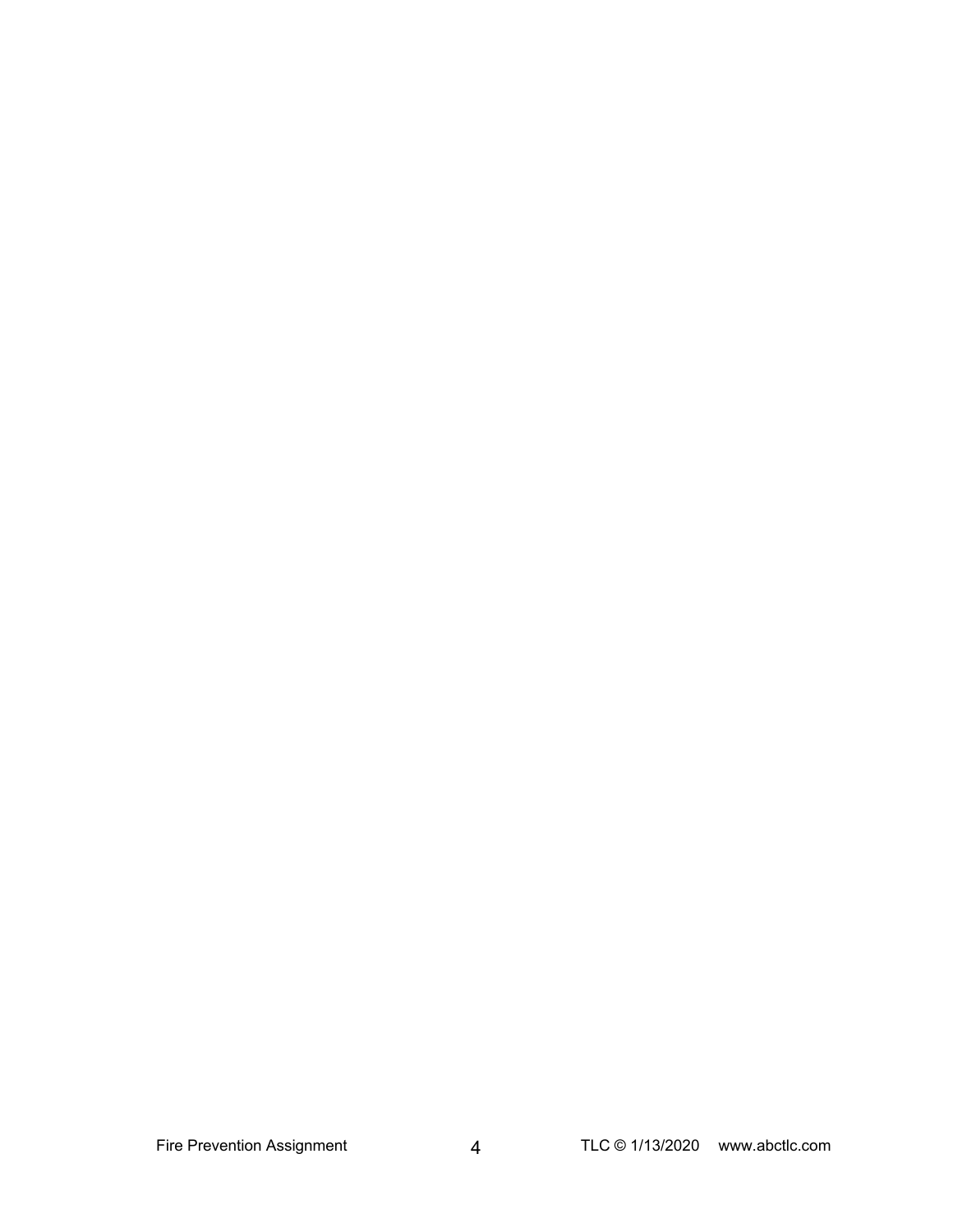# **Fire Prevention Answer Key**

| Did you check with your State agency to ensure this course is accepted for credit?<br>No refunds                                                    |
|-----------------------------------------------------------------------------------------------------------------------------------------------------|
| You are responsible to ensure this course is accepted for credit. No refunds.<br>Method of Course acceptance confirmation. Please fill this section |
| Website __ Telephone Call___ Email____ Spoke to_________________________________                                                                    |
| Did you receive the approval number, if applicable? ____________________________                                                                    |
| What is the course approval number, if applicable? ________                                                                                         |

*You can electronically complete this assignment in Adobe Acrobat DC.* 

Please Circle, Bold, Underline or X, one answer per question. A **felt tipped pen** works best.

| 1. $AB$     | 19. A B     | 37. A B C D | 55. A B C D |
|-------------|-------------|-------------|-------------|
| 2. ABCD     | 20. A B     | 38. A B C D | 56. A B     |
| 3. ABCD     | 21. A B C D | 39. A B     | 57. A B C D |
| 4. ABCD     | 22. A B C D | 40. A B C D | 58. A B C D |
| 5. A B      | 23. A B C D | 41. A B C D | 59. A B C D |
| 6. ABCD     | 24. A B C D | 42. A B     | 60. A B C D |
| 7. AB       | 25. A B     | 43. A B C D | 61. A B     |
| 8. AB       | 26. A B C D | 44. A B C D | 62. A B C D |
| 9. ABCD     | 27. A B C D | 45. A B C D | 63. A B C D |
| 10.ABCD     | 28. A B C D | 46. A B C D | 64. A B     |
| 11.ABCD     | 29. A B C D | 47. A B C D | 65. A B     |
| 12.A B C D  | 30. A B C D | 48. A B     | 66. A B C D |
| 13.A B C D  | 31. A B     | 49. A B     | 67. A B C D |
| 14. A B C D | 32. A B C D | 50. A B     | 68. A B C D |
| 15.A B C D  | 33. A B C D | 51. A B C D | 69. A B C D |
| 16.AB       | 34. A B C D | 52. A B C D | 70. A B C D |
| 17.AB       | 35. A B     | 53. A B C D | 71. A B C D |
| 18. A B     | 36. A B C D | 54. A B C D | 72. A B C D |
|             |             |             |             |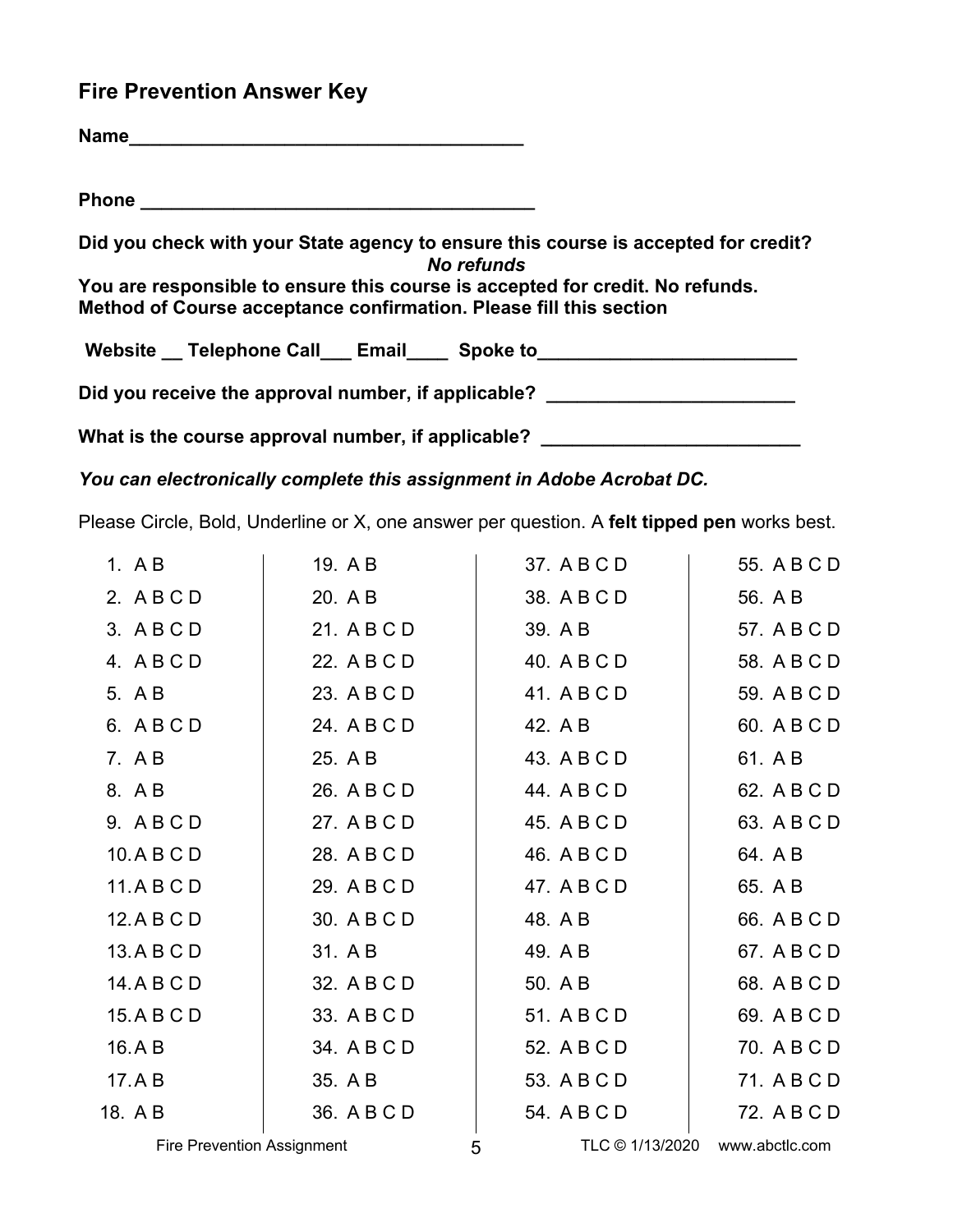| 73. A B C D | 80. A B     | 87. A B C D | 94. A B     |
|-------------|-------------|-------------|-------------|
| 74. A B C D | 81. A B     | 88. A B C D | 95. A B     |
| 75. A B C D | 82. A B C D | 89. A B C D | 96. A B     |
| 76. A B     | 83. A B C D | 90. A B C D | 97. A B     |
| 77. AB      | 84. A B C D | 91. A B C D | 98. A B     |
| 78. A B     | 85. A B C D | 92. A B C D | 99. A B C D |
| 79. A B     | 86. A B     | 93. A B     | 100.ABCD    |

I understand that I am 100 percent responsible to ensure that TLC receives the Assignment and Registration Key and that it is accepted for credit by my State or Providence. I understand that TLC has a zero tolerance towards not following their rules, cheating or hostility towards staff or instructors. I need to complete the entire assignment for credit. There is no credit for partial assignment completion. My exam was proctored. I will contact TLC if I do not hear back from them within 2 days of assignment submission. I will forfeit my purchase costs and will not receive credit or a refund if I do not abide with TLC's rules. I will not hold TLC liable for any errors, injury, death or non-compliance with rules. I will abide with all federal and state rules and rules found on page 2.

**Please Sign that you understand and will abide with TLC's Rules.** 

**\_\_\_\_\_\_\_\_\_\_\_\_\_\_\_\_\_\_\_\_\_\_\_\_\_\_\_\_\_\_\_\_\_\_\_\_\_\_\_\_\_\_\_\_\_\_\_\_\_\_\_\_\_\_ Signature** 

*Please write down any questions you were not able to find the answers or that have errors.*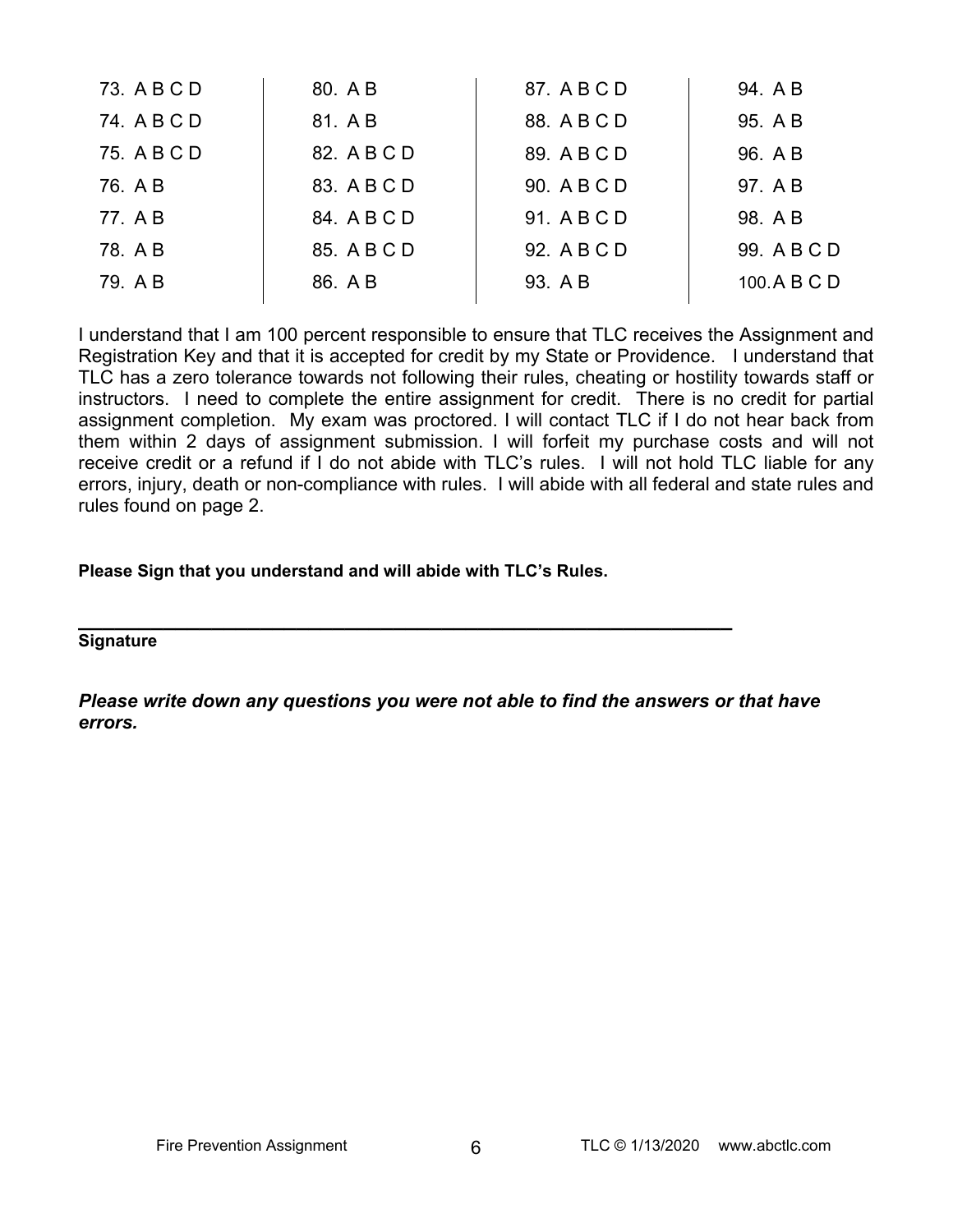*Please e-mail or fax this survey with your final exam* 

## **FIRE PREVENTION CEU COURSE**  *CUSTOMER SERVICE RESPONSE CARD*

| PLEASE COMPLETE THIS FORM BY CIRCLING THE NUMBER OF THE<br>APPROPRIATE ANSWER IN THE AREA BELOW.                    |  |  |  |  |  |
|---------------------------------------------------------------------------------------------------------------------|--|--|--|--|--|
| Please rate the difficulty of your course.<br>Very Easy 0 1 2 3 4 5 Very Difficult                                  |  |  |  |  |  |
| Please rate the difficulty of the testing process.<br>Very Easy 0 1 2 3 4 5 Very Difficult                          |  |  |  |  |  |
| Please rate the subject matter on the exam to your actual field or work.<br>Very Similar 0 1 2 3 4 5 Very Different |  |  |  |  |  |
| How did you hear about this Course? The control of the control of the control of the control of the control of      |  |  |  |  |  |
| What would you do to improve the Course?                                                                            |  |  |  |  |  |
|                                                                                                                     |  |  |  |  |  |
| How about the price of the course-                                                                                  |  |  |  |  |  |
| Poor Fair Average Good Great                                                                                        |  |  |  |  |  |
| How was your customer service-                                                                                      |  |  |  |  |  |

Poor\_\_\_ Fair \_\_\_\_\_ Average \_\_\_\_ Good \_\_\_\_\_ Great\_\_\_\_\_

Any other concerns or comments.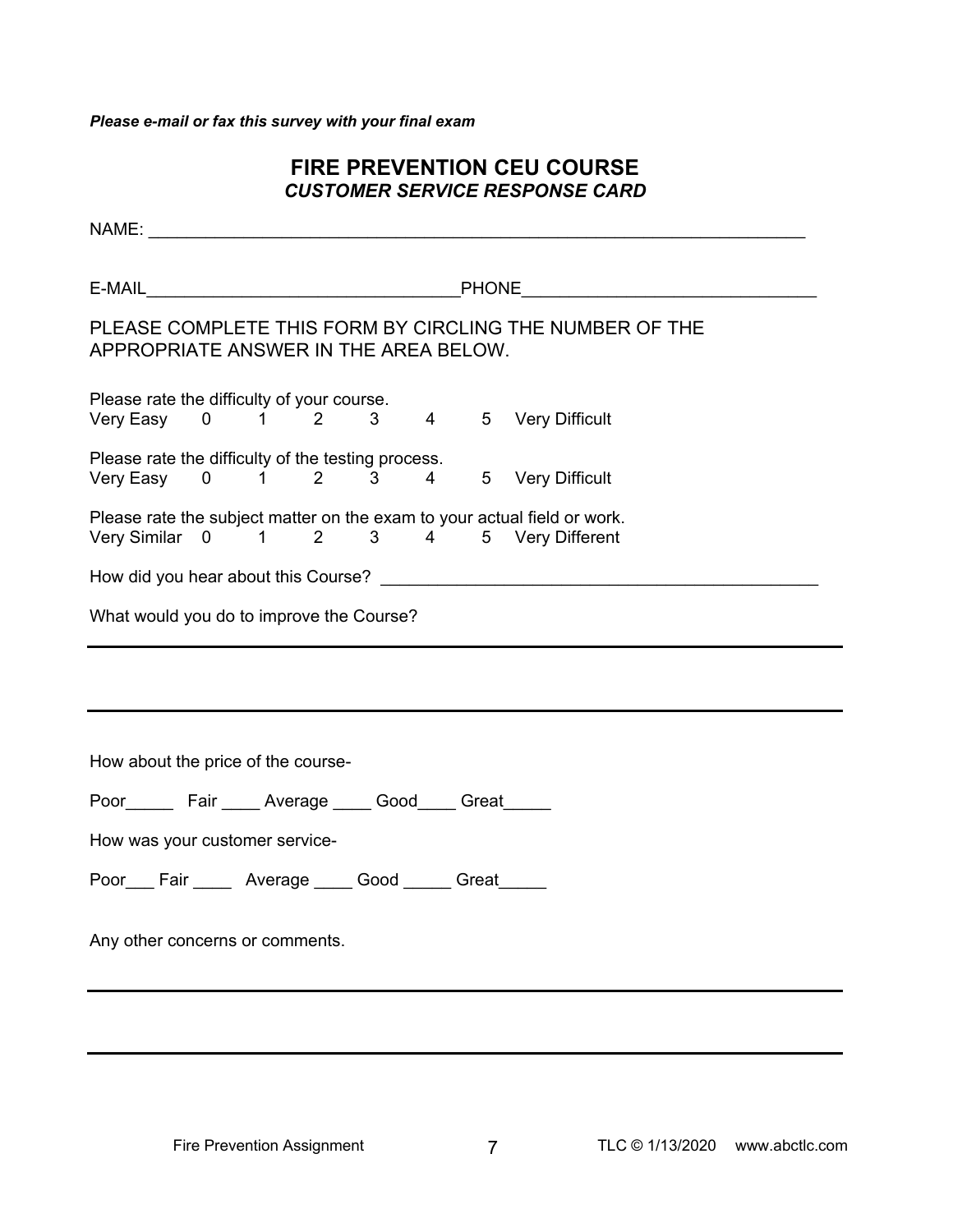# **When Finished with Your Assignment**

### **REQUIRED DOCUMENTS**

Please scan the **Registration Page, Answer Key, Survey and Driver's License** and email these documents to info@TLCH2O.com.

### **IPhone Scanning Instructions**

If you are unable to scan, take a photo of these documents with your **iPhone** and send these photos to TLC, info@TLCH2O.com.

### **FAX**

If you are unable to scan and email, please fax these to TLC, if you fax, call to confirm that we received your paperwork. **(928) 468-0675** 

### **Rush Grading Service**

If you need this assignment graded and the results mailed to you within a 48-hour period, prepare to pay an additional rush service handling fee of \$50.00. This fee may not cover postage costs. If you need this service, simply write RUSH on the top of your Registration Form. We will place you in the front of the grading and processing line.

For security purposes, please fax or e-mail a copy of your driver's license and always call us to confirm we've received your assignment and to confirm your identity. Thank you…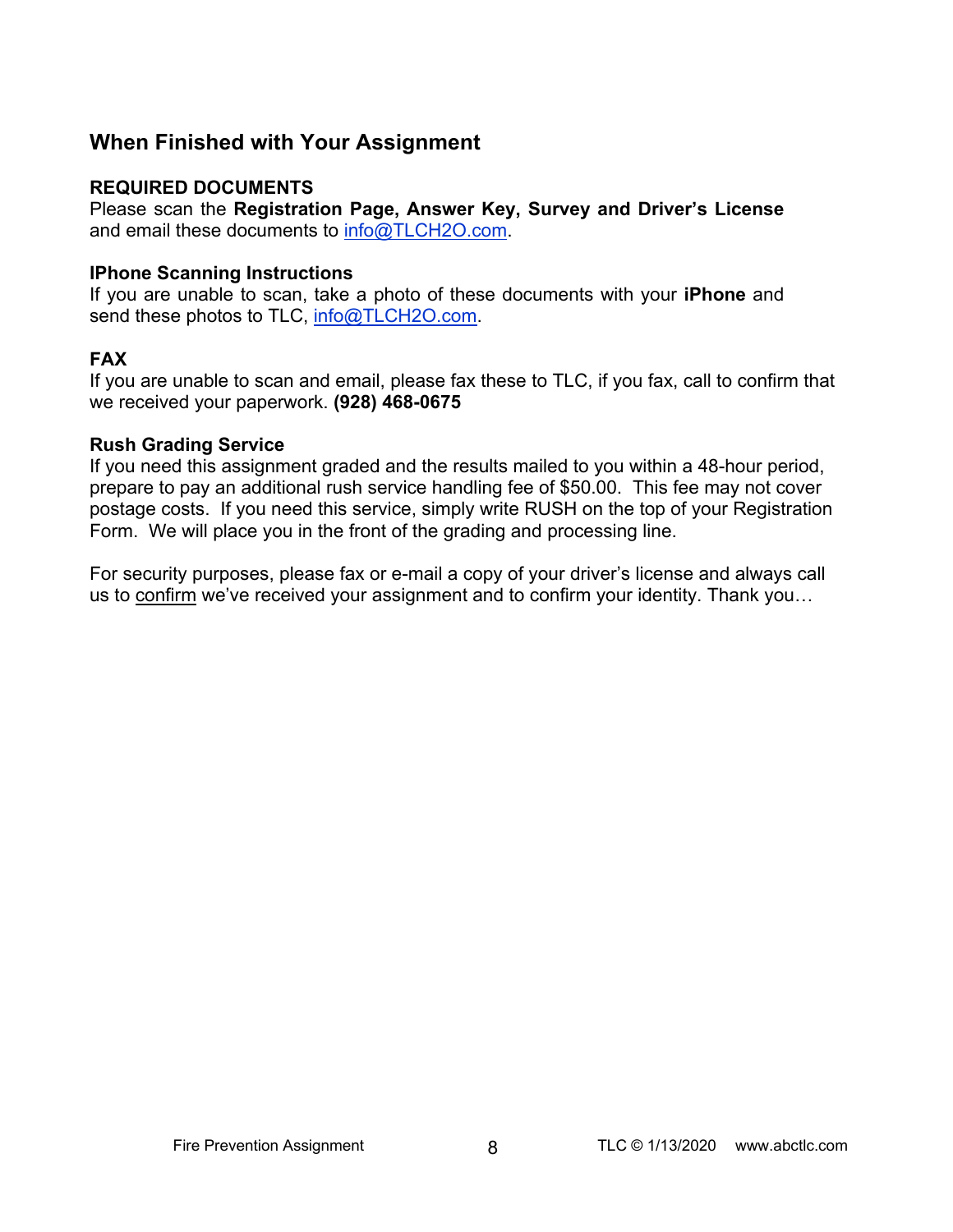# **Fire Prevention Training Course Assignment**

Your assignment is to answer the following questions about the characteristics of fire prevention, fire safety and OSHA violations.

You will have 90 days in order to successfully complete this assignment with a score of 70% or better. If you need any assistance, please contact TLC's Student Services. Once you are finished, please, e-mail or fax or e-mail your answer sheet along with your registration form.

Please use the Answer Key and Registration form. Select the exact answer from text.

Legend (s) means the answer is either singular or plural.

Please write down any question that you could not find the answer or has problems.

1. Cooking is the leading cause of home fires in the U.S. It is also the leading cause of home fire injuries.

A. True B. False

- 2. \_\_\_\_\_\_\_\_\_\_\_\_is the leading cause of fire deaths.
- A. Rate of rapid oxidation **C.** Mechanical failure of stoves or ovens
- B. Careless smoking D. None of the Above

3. \_\_\_\_\_\_\_\_\_\_ is the second leading cause of residential fires and the second leading cause of fire deaths.

A. Heating C. Arson

B. Conflagration D. None of the Above

4. \_\_\_\_\_\_\_\_\_\_ is both the third leading cause of residential fires and residential fire deaths. In commercial properties, arson is the major cause of deaths, injuries and dollar loss.

- A. Heating C. Arson
- B. Conflagration D. None of the Above

#### **What is Fire?**

5. Fire is a chemical reaction involving rapid oxidation or burning of fuel. It needs three elements to occur:

**Fuel** can be any combustible material: solid, liquid or gas. Most solids and liquids become a vapor or gas before they will burn.

A. True B. False

6. **Heat** is the energy necessary to increase the temperature of the fuel to a point where sufficient vapors are given off for

- A. Rate of rapid oxidation **C. Conflagration**
- B. Ignition to occur **D.** None of the Above

### **Fire is HOT!**

7. A fire's heat alone can kill. Room temperatures in a fire can be 100 degrees at floor level and rise to 600 degrees at eye level.

A. True B. False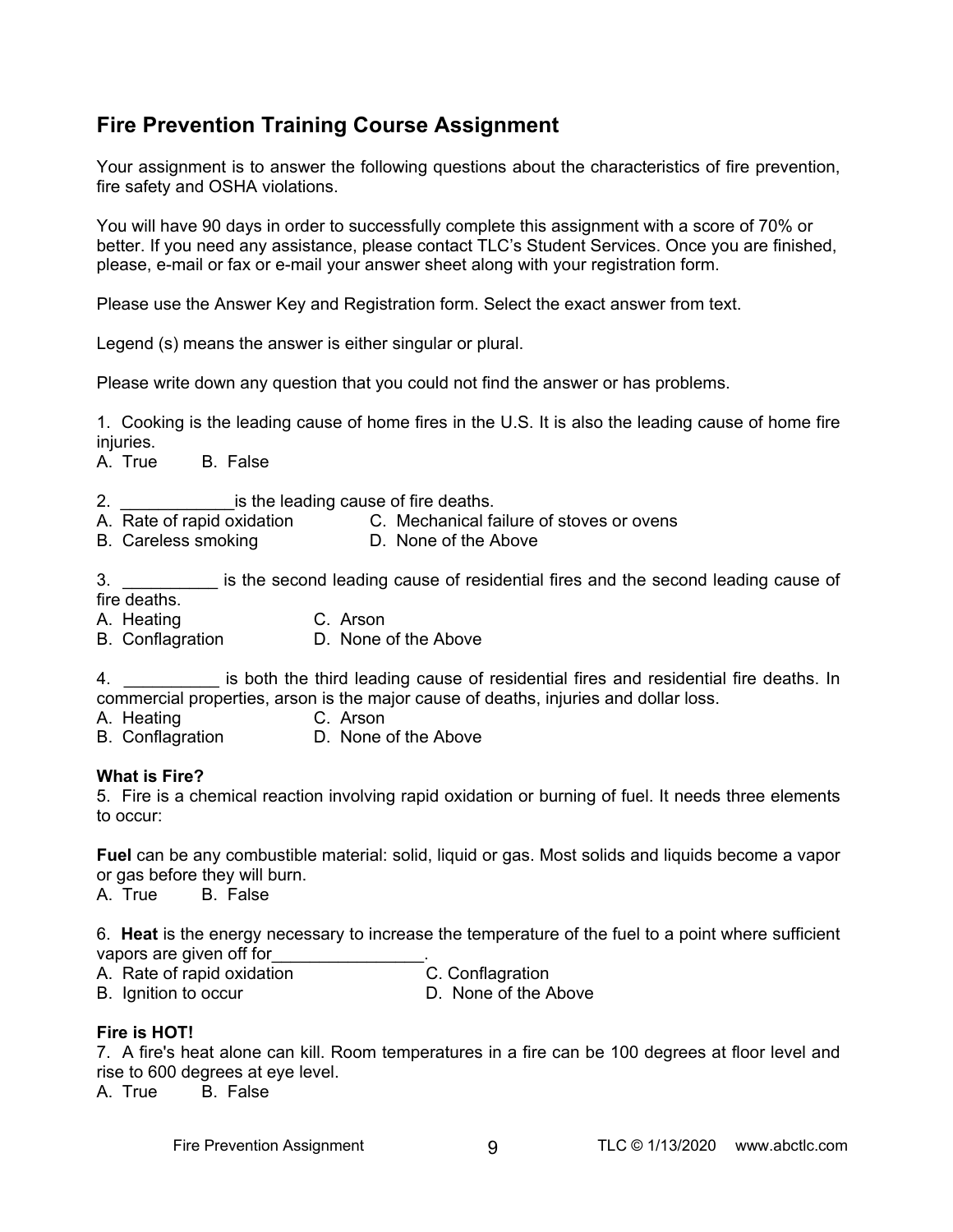### **Fire is DEADLY!**

8. Fire uses up the oxygen you need and produces smoke and poisonous gases that kill.

A. True B. False

### **Fire is DARK!**

- 9. Fire starts bright, but quickly produces
- A. Black smoke and complete darkness C. Rusting or digestion
- B. Sufficient vapors D. None of the Above

### **Understanding Fire**

10. Fire is the rapid oxidation of a material in the the state of combustion, releasing heat, light, and various reaction products.

A. Rate of rapid oxidation **C. Exothermic chemical process** 

B. Oxidative process **D. None of the Above** 

11. The flame is the visible portion of the fire. If hot enough, the gases may become ionized to produce

- A. Flashover C. Conflagration
- B. Plasma D. None of the Above

12. Fire in its most common form can result in \_\_\_\_\_\_\_\_\_\_\_\_\_\_\_\_\_\_\_\_, which has the potential

- to cause physical damage through burning. A. Flashover C. Conflagration
- B. Plasma D. None of the Above
- 

13. The negative effects of fire include hazard to life and property, atmospheric pollution, and\_\_\_\_\_\_\_\_\_\_\_\_\_\_\_\_\_\_\_\_\_.

A. Flashover C. Water contamination

B. Plasma D. None of the Above

### **Fire Tetrahedron**

14. Fires start when a flammable or a combustible material, in combination with a sufficient quantity of an oxidizer such as oxygen gas or another oxygen-rich compound (though non-oxygen oxidizers exist), is exposed to a source of heat or ambient temperature above the flash point for the fuel/oxidizer mix, and is able to sustain a rate of rapid oxidation that produces a chain reaction. This is commonly called the

- A. Fire Triangle C. Fire tetrahedron
- B. Fire Formula **D.** None of the Above

15. Once ignited, a chain reaction must take place whereby fires can sustain their own heat by the further **the further** is a combustion and may propagate, provided there is a continuous supply of an oxidizer and fuel.

- A. Complete combustion occurs C. Chemical composition of the burning material
- B. Release of heat energy D. None of the Above

16. A flammable liquid will start burning if the fuel and oxygen are in the wrong proportions.

A. True B. False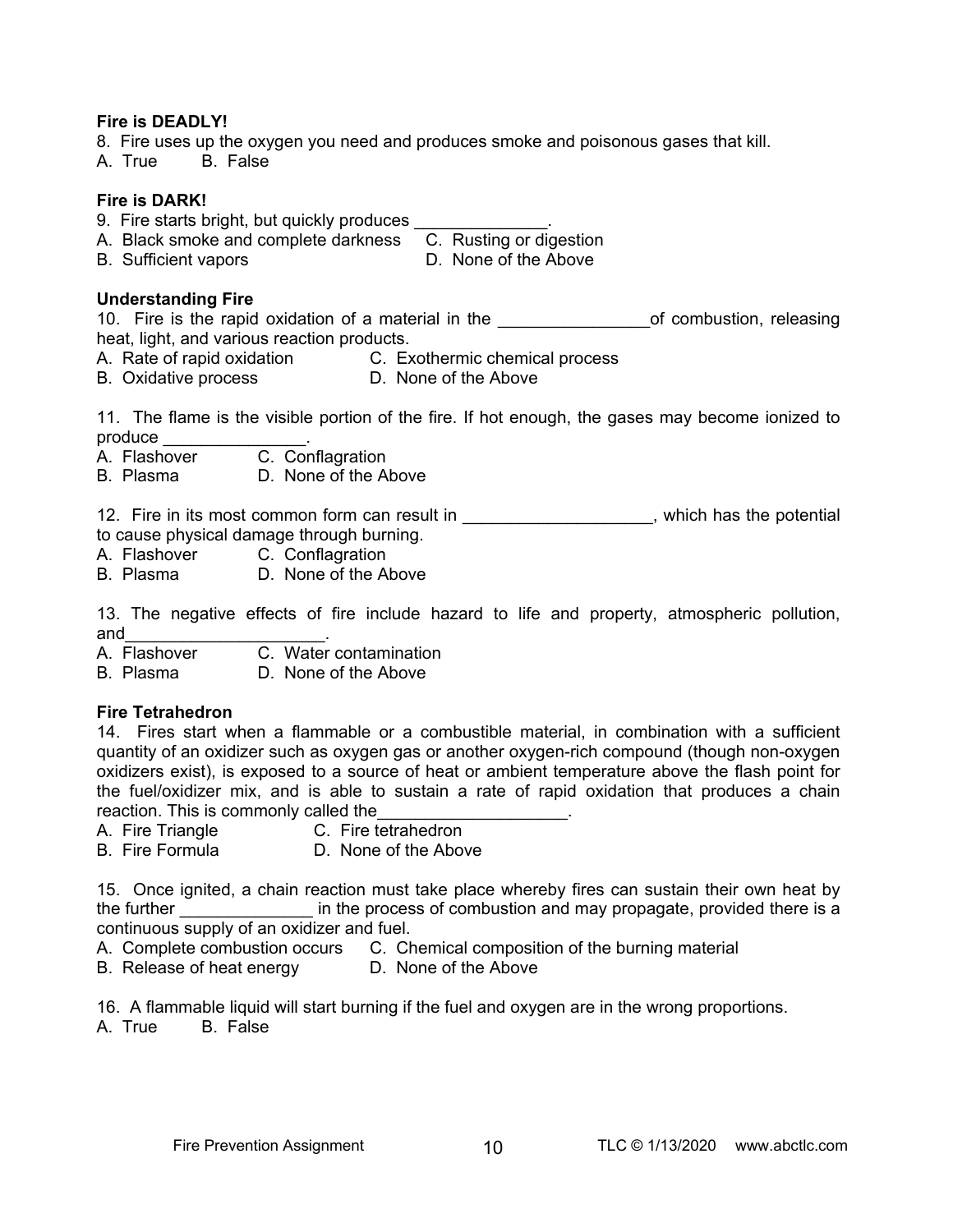17. Some fuel-oxygen mixes may require a catalyst, a substance that is not consumed, when added, in any chemical reaction during combustion, but which enables the reactants to combust more readily.

A. True B. False

18. If the oxidizer is oxygen from the surrounding air, the presence of a force of nature caused by acceleration, is necessary to produce induction, which removes combustion products and brings a supply of oxygen to the fire.

A. True B. False

19. With gravity, a fire rapidly surrounds itself with its own combustion products and non-oxidizing gases from the air, which exclude oxygen and extinguish the fire. A. True B. False

20. Fire can be extinguished by removing any one of the elements of the fire tetrahedron.

A. True B. False

21. The fire can be extinguished by any of the following: turning off the gas supply, which

- $\mathcal{L}_\text{max}$  . The set of the set of the set of the set of the set of the set of the set of the set of the set of the set of the set of the set of the set of the set of the set of the set of the set of the set of the set A. Removes the force of gravity **C.** Removes the fuel source
- B. Removes the ambient temperature D. None of the Above

22. **Example 22. 22. 22. 22. 22. 22. 22. 22. 22. 22. 20. 20. 20. 20. 20. 20. 20. 20. 20. 20. 20. 20. 20. 20. 20. 20. 20. 20. 20. 20. 20. 20. 20. 20. 20.** both uses the available oxidizer and displaces it from the area around the flame with  $CO<sub>2</sub>$ .

- A. Remove the force of gravity **C.** Covering the flame
	-
- B. Remove the ambient temperature D. None of the Above
- 23. **Example 23.** Which removes heat from the fire faster than the fire can produce it .
- A. Removes the fuel source C. Increasing the ambient temperature
- B. Application of water **D. None of the Above**

24. Application of a retardant chemical such as Halon to the flame, which retards the chemical reaction itself until the rate of combustion is too slow to maintain the chain reaction.

- A. Chemical C. Negative effects of fire<br>B. Fire tetrahedron D. None of the Above
- D. None of the Above

### **Stoichiometric Proportions**

25. In contrast, fire is intensified by increasing the overall rate of combustion.

A. True B. False

26. Methods to do this include balancing the input of fuel and oxidizer to

increasing fuel and oxidizer input in this balanced mix, increasing the ambient temperature so the fire's own heat is better able to sustain combustion, or providing a catalyst; a non-reactant medium in which the fuel and oxidizer can more readily react.

- A. Rate of rapid oxidation C. Stoichiometric proportions
- B. Conflagration **D. None of the Above**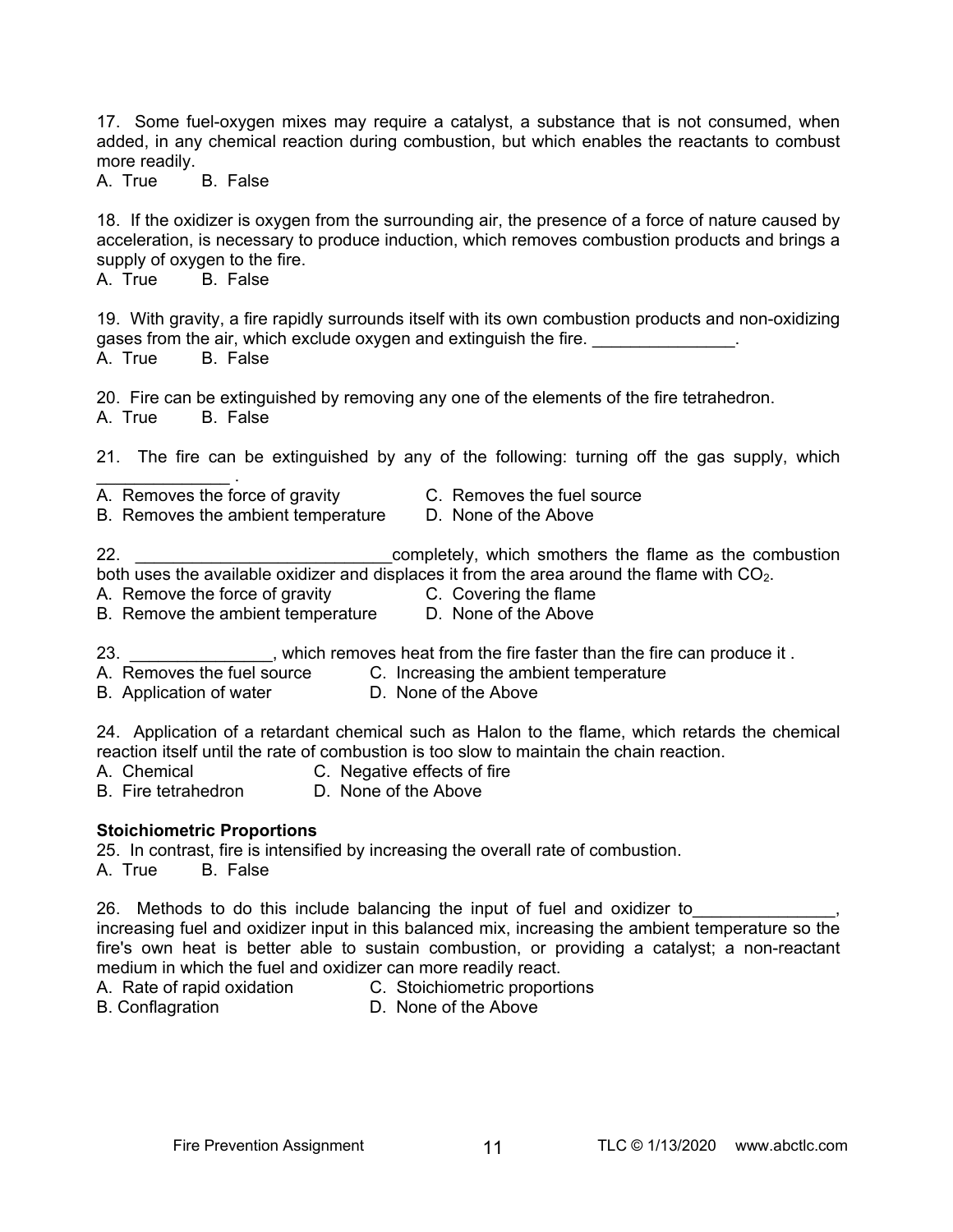### **What is a Flame?**

27. A flame is a mixture of reacting \_\_\_\_\_\_\_\_\_\_\_\_\_\_\_\_\_\_\_ emitting visible, infrared, and sometimes ultraviolet light, the frequency spectrum of which depends on the chemical composition of the burning material and intermediate reaction products.

A. Gases and solids **C. Chemical composition of the burning material** 

B. Oxygen and solids D. None of the Above

28. In many cases, such as the burning of \_\_\_\_\_\_\_\_\_\_\_\_\_\_\_\_, for example wood, or the incomplete combustion of gas, incandescent solid particles called soot produce the familiar redorange glow of 'fire'. This light has a continuous spectrum.

- A. Inorganic matter C. The chemical composition
- B. Organic matter D. None of the Above

29. \_\_\_\_\_\_\_\_\_\_\_\_\_\_\_has a dim blue color due to the emission of single-wavelength radiation from various electron transitions in the excited molecules formed in the flame.

A. Rate of rapid oxidation **C. Conflagration** 

B. Complete combustion of gas **D. None of the Above** 

30. Usually oxygen is involved, but \_\_\_\_\_\_\_\_\_\_\_\_\_\_burning in chlorine also produces a flame, producing hydrogen chloride (HCl).

- A. Hydrogen C. Retardant chemical
- B. Oxygen D. None of the Above

31. Black-body radiation is emitted from soot, gas, and fuel particles, though the soot particles are too small to behave like perfect blackbodies. There is also photon emission by de-excited atoms and molecules in the gases.

A. True B. False

32. Much of the radiation is emitted in the visible and infrared bands. The color depends on temperature for the black-body radiation, and on chemical makeup for **with the same of the state of the state**. The dominant color in a flame changes with temperature.

A. Uncombusted carbon particles C. Normal gravity

B. The emission spectra D. None of the Above

33. Near the ground, where most burning is occurring, the fire is white, the hottest color possible for organic material in general, or yellow. Above the yellow region, the color changes to orange, which is cooler, then red, which is cooler still. Above the red region, combustion no longer occurs, and the **and the set of the set of the set of the set of the set of the set of the set of the set of the set of the set of the set of the set of the set of the set of the set of the set of the set of the set of the set of** 

A. Uncombusted carbon particles C. Normal gravity

B. The emission spectra D. None of the Above

34. The common distribution of a flame under \_\_\_\_\_\_\_\_\_\_\_conditions depends on convection, as soot tends to rise to the top of a general flame, as in a candle in normal gravity conditions, making it yellow.

- 
- A. Normal gravity **C. Rate of rapid oxidation**
- B. The emission spectra **D. None of the Above** 
	-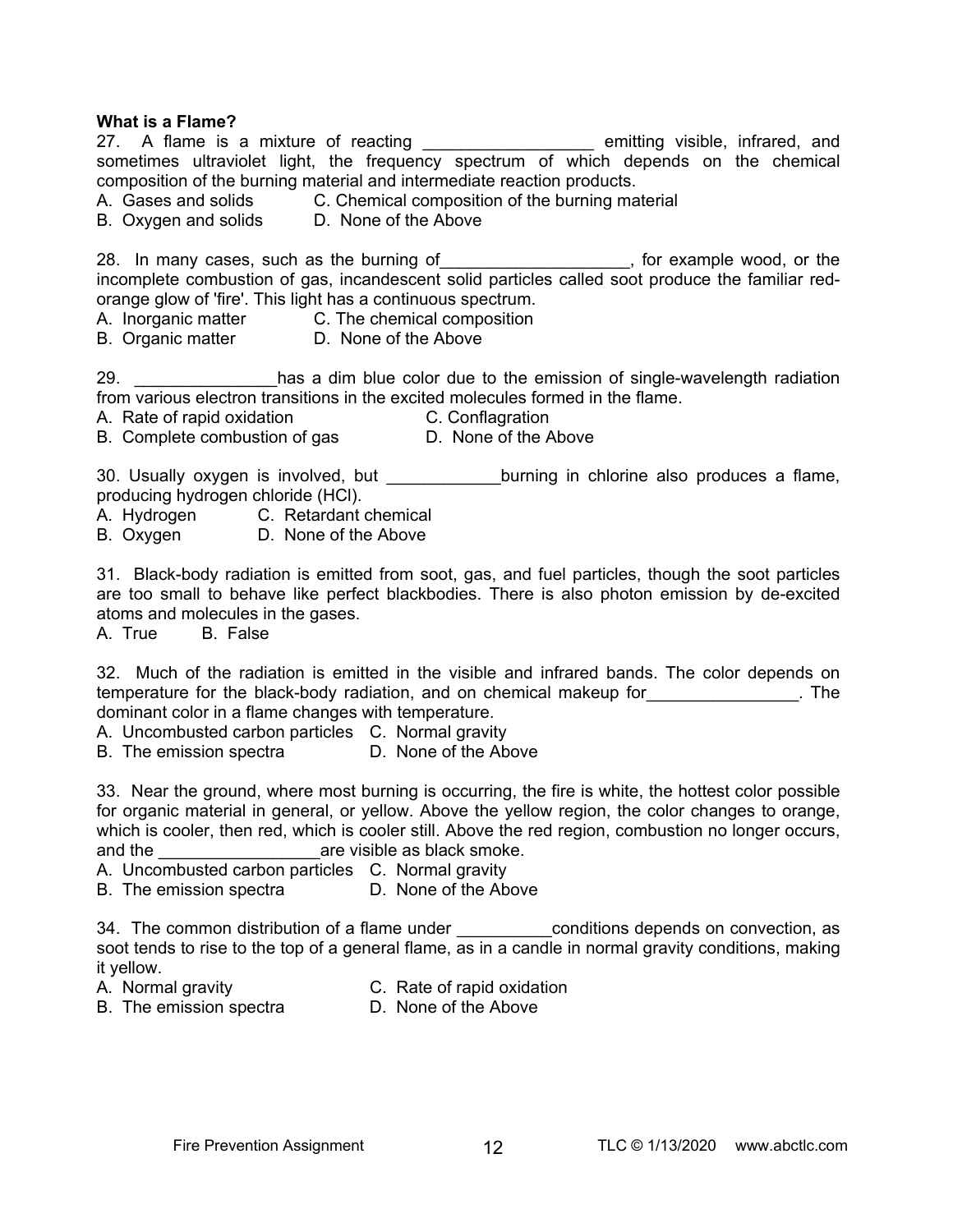35. In micro gravity or zero gravity, such as an environment in outer space, convection no longer occurs, and the flame becomes spherical, with a tendency to become more red and less efficient. A. True B. False

36. There are several possible explanations for this difference, of which the most likely is that the temperature is sufficiently evenly distributed that soot is not formed and

A. Complete combustion occurs C. Chemical composition of the burning material

B. A general flame D. None of the Above

#### **Flame Temperatures**

37. It is true that objects at specific temperatures do radiate visible light. Objects whose surface is at a temperature above approximately \_\_\_\_\_\_\_\_\_\_\_\_\_\_\_\_\_\_\_\_\_\_ will glow, emitting light at a color that indicates the temperature of that surface. It is a misconception that you can judge the temperature of a fire by the color of its flames or the sparks in the flames.

A. 400 °C C. 4,000 °C

B. 400 °F D. None of the Above

#### **The Fire Triangle**

38. Oxygen, heat, and fuel are frequently referred to as the "fire triangle." Add in the fourth element, the <u>element, the constant of the second section</u> and you actually have a fire "tetrahedron." The important thing to remember is: take any of these four things away, and you will not have a fire or the fire will be extinguished.

A. Force of gravity **C. Chemical Reaction** 

B. As the ratio of gas to air changes D. None of the Above

39. Essentially, fire extinguishers put out fire by taking away the forth element required to sustain combustion

A. True B. False

40. Fire safety, at its most basic, is based upon the principle of keeping fuel sources and \_\_\_\_\_\_\_\_\_\_\_\_\_\_separate.

A. Ignition sources C. Chemical reactions

B. Ratio of gas to air changes **D. None of the Above** 

41. The percentage of combustible gas in the air is important, too. For example, a manhole filled with fresh air is gradually filled by a \_\_\_\_\_\_\_\_\_\_\_\_\_\_\_\_\_such as methane or natural gas, mixing with the fresh air.

- A. Mixing with the fresh air with C. Leak of combustible gas
- B. Gas D. None of the Above

42. In the lean range there isn't enough gas in the air to burn. On the other hand, the rich range has too much gas and not enough air.

A. True B. False

43. However, the explosive range has just the right combination of gas and air to form

- A. Fire triangle/tetrahedron C. Forth element required to sustain combustion
- B. An explosive mixture **D. None of the Above**

(s) Means the answer can be plural or singular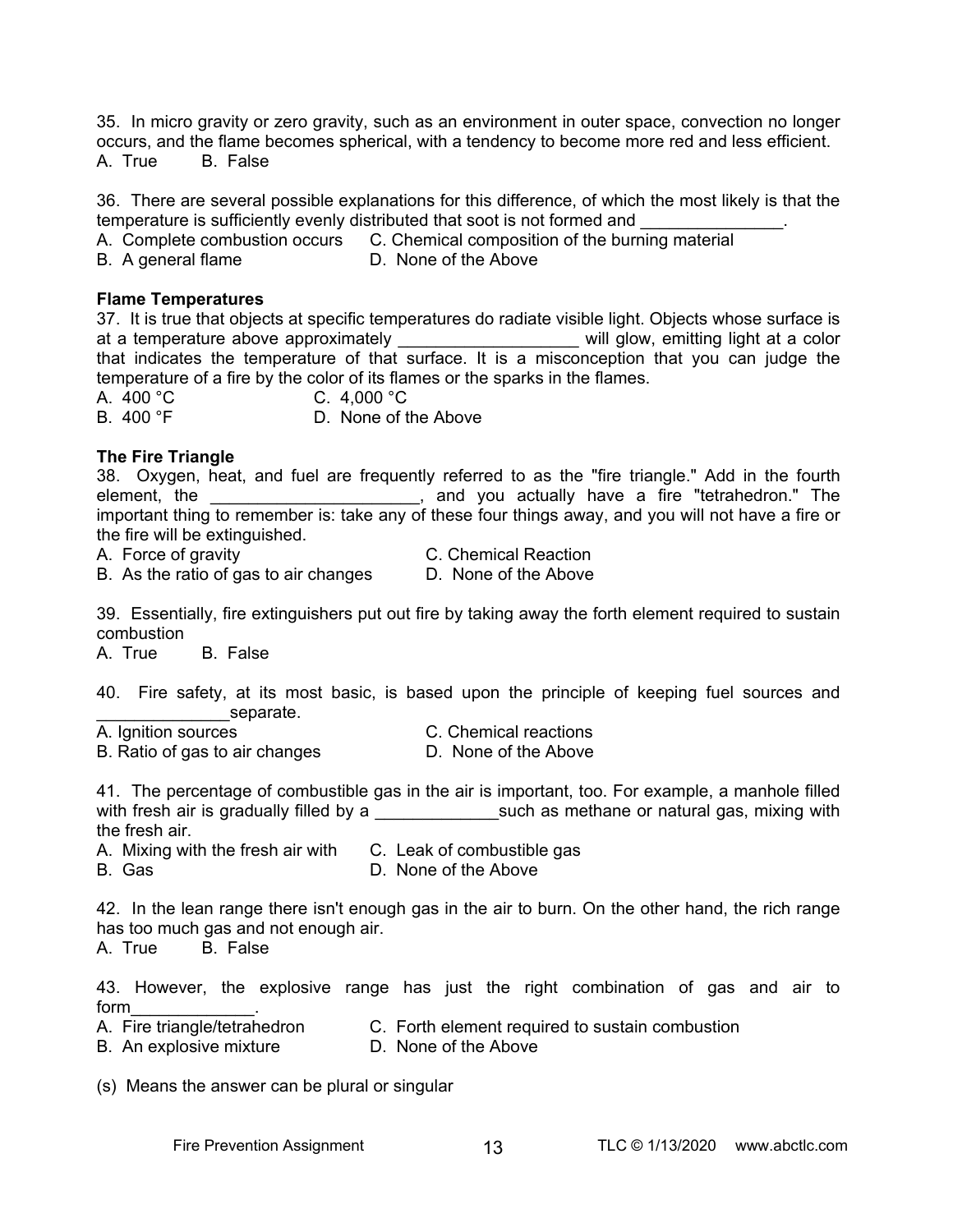44. Care must be taken, however, when a mixture is \_\_\_\_\_\_\_\_\_\_\_\_\_\_\_\_\_\_\_\_\_\_, because dilution with fresh air could bring the mixture into the flammable or explosive range.

A. Too lean C. Too rich

B. Changing D. None of the Above

### **The Fire Tetrahedron**

- 45. Modern day thinking now accepts there is a forth element required to sustain combustion. It is and must be present with all the other elements at the same time in order to
- produce fire. A. Gravity C. Gas and air forming an explosive mixture(s) B. Chemical reaction D. None of the Above
- 

46. Once you have three sides of the fire triangle you promote a fourth element, a consequently you have a fire "Tetrahedron." The important thing to remember is, take any of these four things away, and you will not have a fire or the fire will be extinguished.

- A. Gravity C. Gas and air forming an explosive mixture(s)
- B. Chemical reaction D. None of the Above

### **Class B** - **Flammable liquids: gasoline, oil, grease, acetone**

47. Any non-metal in a liquid state, on fire. This classification also includes

- A. Chain reactions C. Flammable gases
- B. Flammable liquids D. None of the Above

### **Class D** - **Metals: potassium, sodium, aluminum, magnesium**

48. Unless you work in a laboratory or in an industry, that uses these materials, it is unlikely you'll have to deal with a Class D fire.

A. True B. False

### **Fire Protection and Prevention**

49. Firefighting services are provided in most developed areas to extinguish or contain uncontrolled fires. The same of the apparatus, water supply resources such as water mains and fire

A. True B. False

50. Model building codes require restrictive fire protection and active fire protection systems to maximize damage resulting from a fire.

A. True B. False

51. \_\_\_\_\_\_\_\_\_\_\_\_\_\_\_\_\_\_\_around the world may employ techniques such as wildland fire use and prescribed or controlled burns.

- A. Fire safety plans C. Government agencies
- B. Wildfire prevention program(s) D. None of the Above

52. Wildland fire use refers to any fire of natural causes that is monitored but allowed to burn. Controlled burns are fires ignited by **Exercise 20** under less dangerous weather conditions.

A. Fire safety plans C. Government agencies

B. Wildfire prevention program(s) D. None of the Above

(s) Means the answer can be plural or singular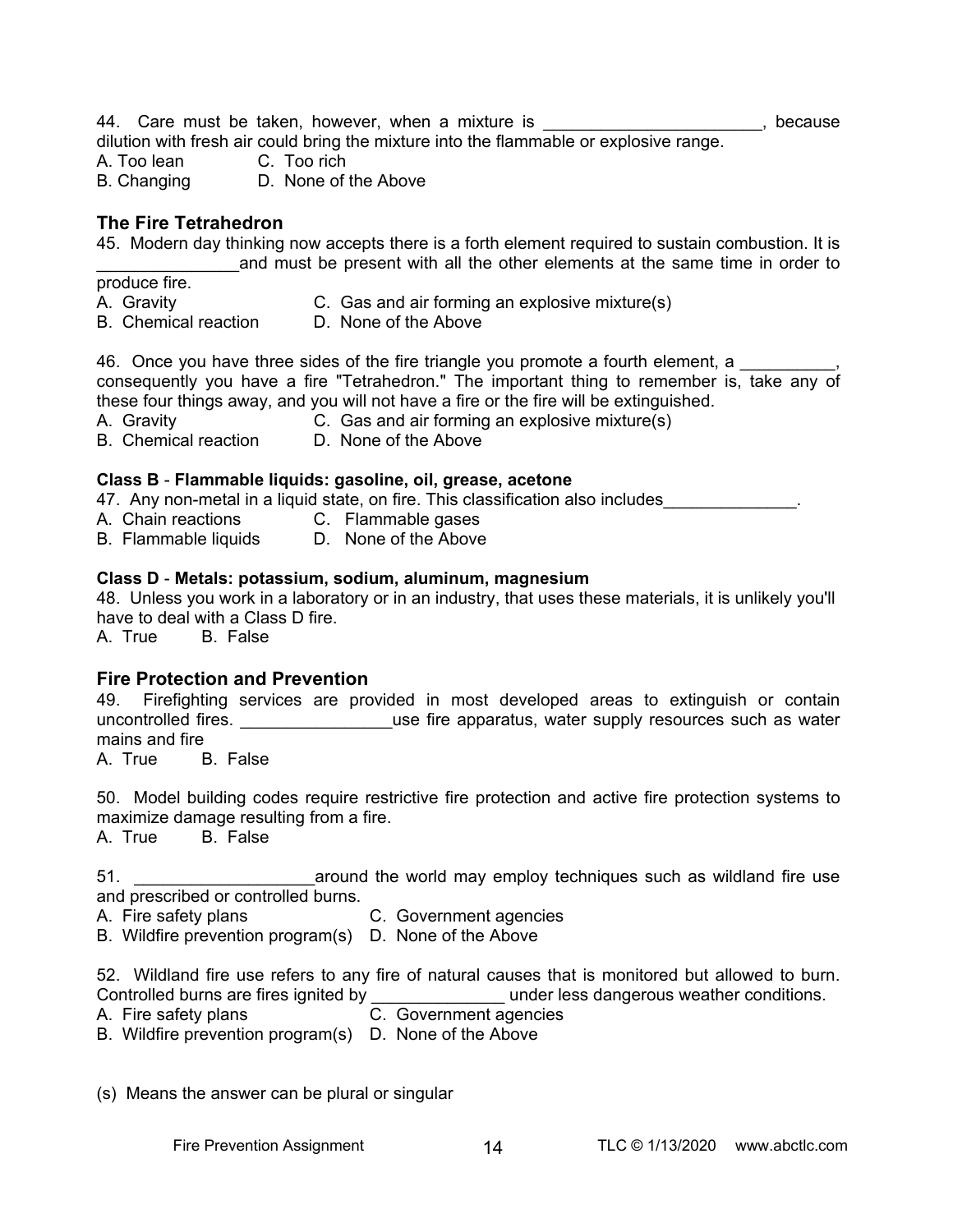53. \_\_\_\_\_\_\_\_\_\_\_\_\_\_\_\_\_\_ is intended to reduce sources of ignition.

- A. Fire emergency C. Active fire protection
- B. Fire prevention D. None of the Above

54. Purposely starting destructive fires constitutes \_\_\_\_\_\_\_\_\_\_\_\_\_\_\_\_\_\_\_\_\_\_\_\_\_\_\_\_ and is a crime in most jurisdictions.

A. Fire emergency C. Fire crime

B. Arson D. None of the Above

55. To maximize \_\_\_\_\_\_\_\_\_\_\_\_\_\_\_\_of buildings, building materials and furnishings in most developed countries are tested for fire-resistance, combustibility and flammability. Upholstery, carpeting and plastics used in vehicles and vessels are also tested.

- A. Fire prevention measures C. Passive fire protection
- B. Active fire protection **D. None of the Above**

### **Fire Safety**

56. Fire hazards are the set of practices intended to reduce the destruction cause by fire. A. True B. False

57. \_\_\_\_\_\_\_\_\_\_\_\_\_\_\_\_\_\_\_\_\_\_\_\_\_\_\_\_\_ include those that are intended to prevent ignition of an uncontrolled fire, and those that are used to limit the development and effects of a fire after it starts.

A. Neutral fire protection C. Active fire protection

B. Fire safety measure(s) D. None of the Above

58. **Example 1 include those that are planned during the construction of a building or** implemented in structures that are already standing, and those that are taught to occupants of the building.

- A. Fire emergency measures C. Fire prevention measures
- B. Active fire protections **D. None of the Above**

59. Threats to fire safety are referred to as \_\_\_\_\_\_\_\_\_\_\_\_\_\_\_\_\_. A fire hazard may include a situation that increases the likelihood a fire may start or may impede escape in the event a fire occurs.

- A. Fire emergency measures C. Fire prevention measures
- B. Fire hazard(s) D. None of the Above

### **Building Safety**

60. \_\_\_\_\_\_\_\_\_\_\_\_ is often a component of building safety. Those who inspect buildings for violations of the Fire Code and go into schools to educate children on Fire Safety topics are fire department members known as Fire Prevention Officers. The Chief Fire Prevention Officer or Chief of Fire Prevention will normally train newcomers to the Fire Prevention Division and may also conduct inspections or make presentations.

- A. Fire emergency measures C. Fire safety
- B. Fire hazard(s) D. None of the Above

(s) Means the answer can be plural or singular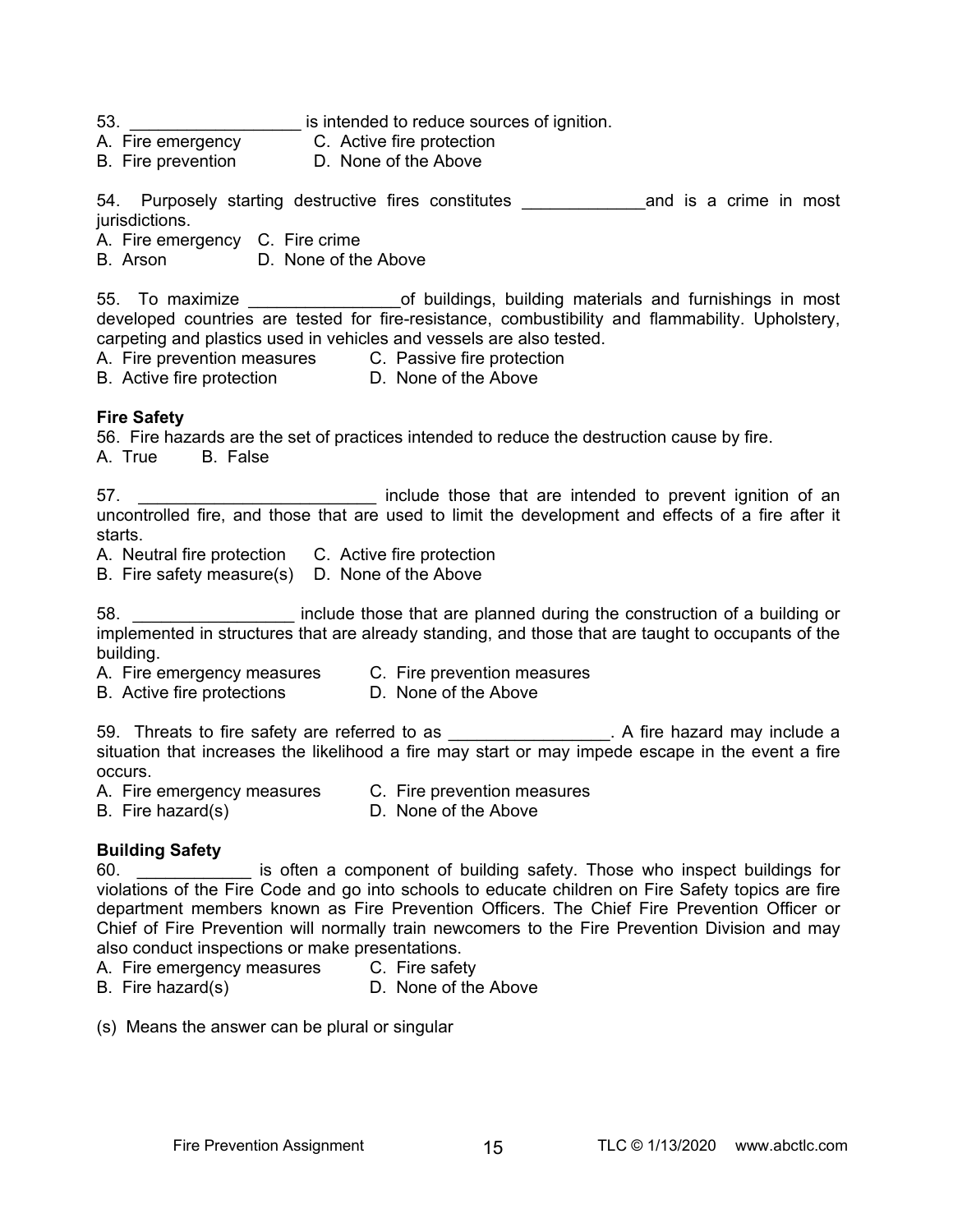### **Fire Code**

61. In the United States, Fire emergency code is a model code adopted by the state or local jurisdiction and enforced by fire prevention officers within municipal fire departments.

A. True B. False

62. **Example 1** is aimed primarily at preventing fires, ensuring that necessary training and equipment will be on hand, and that the original design basis of the building, including the basic plan set out by the architect, is not compromised.

A. The fire code C. Active fire protection

B. Fire safety measure(s) D. None of the Above

63. The fire code also addresses inspection and maintenance requirements of various fire protection equipment in order to maintain optimal example and passive fire protection measures.

A. Fire emergency C. Fire prevention measures

B. Active fire protection D. None of the Above

64. A typical fire safety code includes administrative sections about the rule-making and enforcement process, and substantive sections dealing with fire suppression equipment, particular hazards such as containers and transportation for combustible materials, and specific rules for hazardous occupancies, industrial processes, and exhibitions.

A. True B. False

#### **Fire Safety Plan**

65. Buildings with elaborate emergency systems may require the assistance of a fire protection consultant. After the plan has been prepared, it must be submitted to the Chief Fire Official or authority having jurisdiction for approval.

A. True B. False

66. **Example 20 and 5 and 5 and 5 and 5 and 5 and 5 and 5 and 5 and 5 and 5 and 5 and 5 and 5 and 5 and 5 and 5 and 5 and 5 and 5 and 5 and 5 and 5 and 5 and 5 and 5 and 5 and 5 and 5 and 5 and 5 and 5 and 5 and 5 and 5 an** codes based on building use or occupancy types.

- A. A fire safety plan C. A fire safety code
- B. Fire emergency D. None of the Above

67. Generally, the owner of the building is responsible for the preparation of

- A. A fire safety plan C. A fire safety code
- B. Fire emergency D. None of the Above

68. Once approved, the owner is responsible for implementing the \_\_\_\_\_\_\_\_\_\_\_\_\_\_\_ and training all staff in their duties. It is also the owner's responsibility to ensure that all visitors and staff are informed of what to do in case of fire.

A. Fire emergency C. Fire prevention measures

B. Fire safety plan D. None of the Above

### **Fire Prevention Measures**

69. \_\_\_\_\_\_\_\_\_\_\_\_propose to reduce the incidence of fires by eliminating opportunities for ignition of flammable materials.

- A. Fire emergency measures C. Fire prevention measures
- B. Fire safety measures D. None of the Above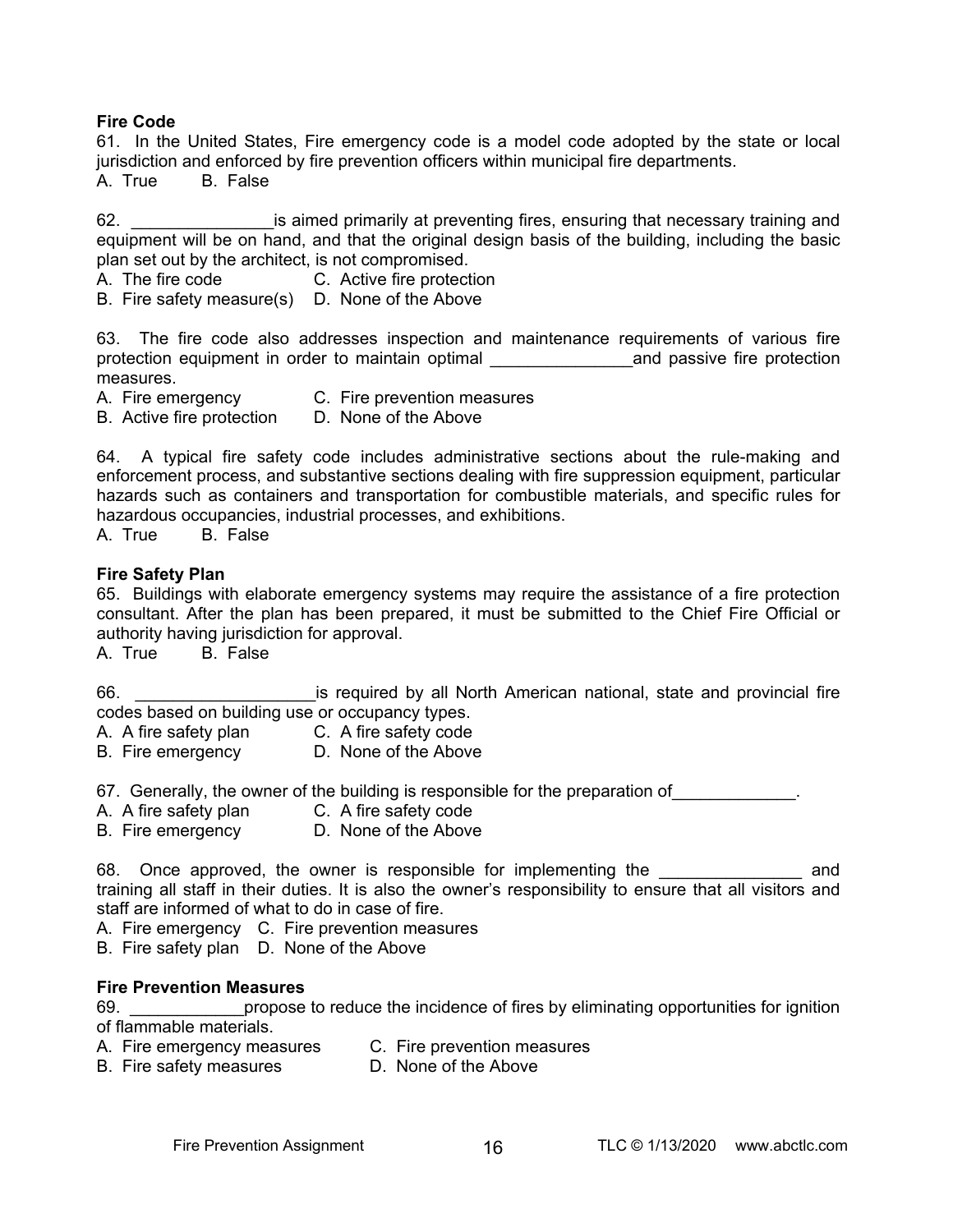### **Elimination of Ignition Sources**

70. All nonessential ignition sources must be eliminated where flammable liquids are used or stored. The following is a list of some of the more common potential ignition sources:

\_\_\_\_\_\_\_\_\_\_\_\_\_\_\_\_\_, such as cutting and welding torches, furnaces, matches, and heaters-these sources should be kept away from flammable liquids operations.

- A. Hot work C. Open flame(s)
- B. Static spark(s) D. None of the Above

71. Cutting or welding on flammable liquids equipment should not be performed unless the equipment has been properly emptied and purged with a neutral gas such as **EXEC 10** Fig.

- A. Flammable gase(s) C. Neutral gas
- B. Nitrogen D. None of the Above

72. sources of ignition such as DC motors, switched, and circuit breakers-these sources should be eliminated where flammable liquids are handled or stored. Only approved explosion-proof devices should be used in these areas.

A. Flammable liquid(s) C. Open flame(s)

B. Chemical D. None of the Above

73. Mechanical sparks-these sparks can be produced as a result of  $\blacksquare$ 

- A. Friction C. Bonding and grounding
- B. Force D. None of the Above

74. Static sparks-these sparks can be generated as a result of electron transfer between two contacting surfaces. The electrons can discharge in a small volume, raising the temperature to above the ignition temperature. Every effort should be made to eliminate the possibility of

 $\mathcal{L}=\mathcal{L}^{\mathcal{L}}$ 

- A. Friction C. Static spark(s)
- B. Chemical source(s) D. None of the Above

75. Also proper bonding and grounding procedures must be followed when flammable liquids are transferred or transported.

- A. Non-flammable gases C. Neutral gas<br>
B. Flammable liquids C. None of the Above
	-
- B. Flammable liquids
- 

#### **Removal of Incompatibles**

76. Materials that can contribute to a flammable liquid fire may be stored with flammable liquids if in a metal box.

A. True B. False

#### **Flammable Gases**

77. Generally, Neutral gases pose the same type of fire hazards as flammable liquids and their vapors.

A. True B. False

78. Many of the safeguards for flammable liquids also apply to flammable gases, other properties such as toxicity, reactivity, and corrosivity also must be taken into account. In addition, a gas that is flammable could produce toxic combustion products.

A. True B. False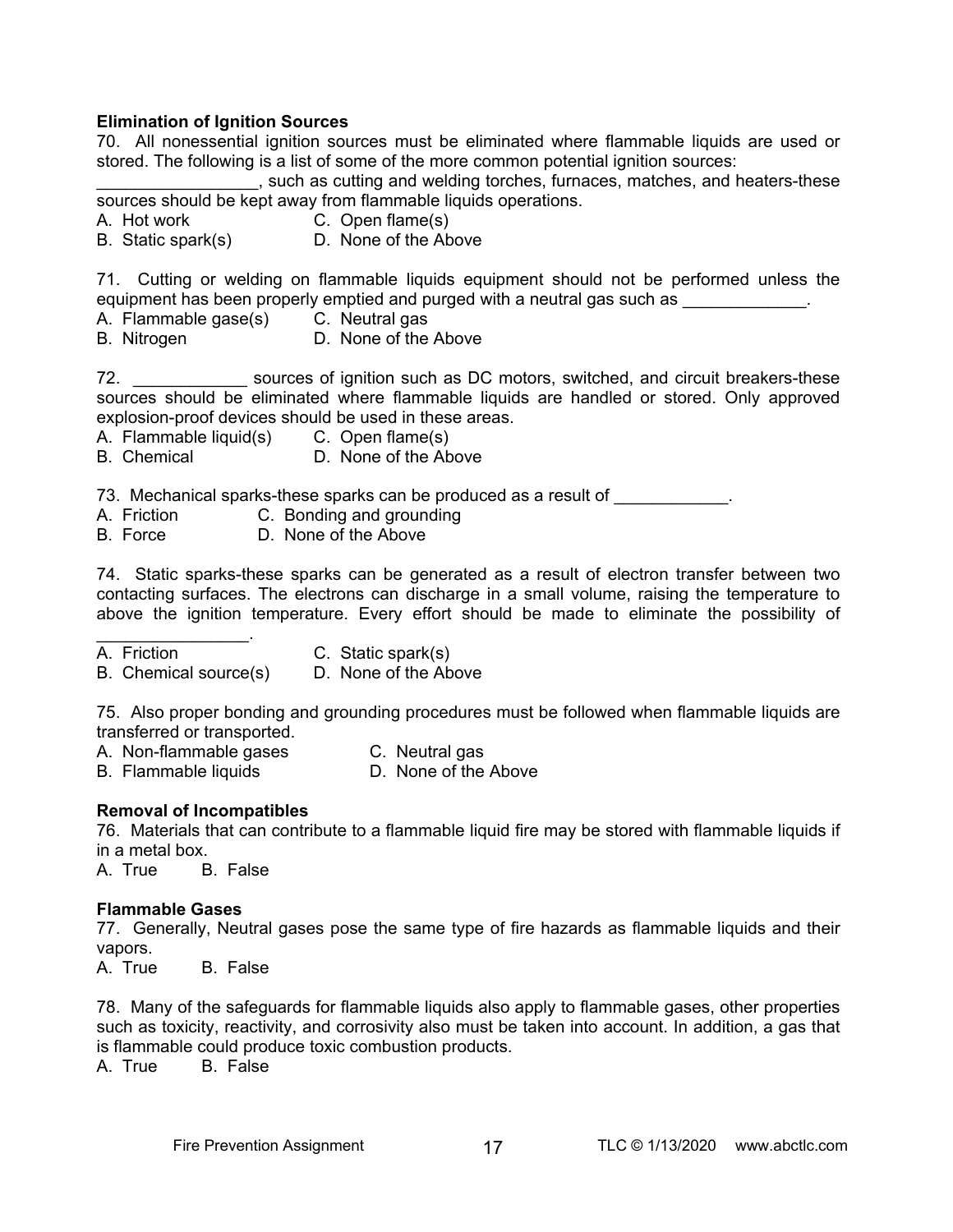### **Fire Extinguishers**

79. A portable fire extinguisher is a "First aid" device and is very effective when used while the fire is small. The use of fire extinguisher that matches the class of fire, by a person who is well trained, can save both lives and property.

A. True B. False

80. The successful performance of a fire extinguisher in a fire situation largely depends on cost. A. True B. False

#### **Classification of Fires and Selection of Extinguishers**

81. The type of heat source determines the type of extinguisher that should be used to extinguish it.

A. True B. False

82. Class \_\_\_\_\_\_\_\_\_\_\_\_ fires involve fires in live electrical equipment or in materials near electrically powered equipment.

- A. A C. C
- B. B D. None of the Above

83. Class \_\_\_\_\_\_\_\_\_\_\_\_\_\_\_\_\_\_\_ fires involve materials such as wood, paper, and cloth that produce glowing embers or char.

- A. A C. D
- B. B D. None of the Above

84. Class fires involve flammable gases, liquids, and greases, including gasoline and most hydrocarbon liquids, which must be vaporized for combustion to occur.

A. A C. ABC

B. B D. None of the Above

85. Class \_\_\_\_\_\_\_\_\_\_\_ fires involve combustible metals, such as magnesium, zirconium, potassium, and sodium.

A. ABC C. D

B. C D. None of the Above

### **Location and Marking of Extinguishers**

86. Extinguishers will be conspicuously located and readily accessible for immediate use in the event of fire.

A. True B. False

87. Extinguishers will be clearly visible. In locations where visual obstruction cannot be completely avoided, directional arrows will be provided to indicate the location of extinguishers and the arrows will be marked with the extinguisher

- A. Type C. Maintenance and inspection
- B. Classification D. None of the Above

88. If extinguishers intended for different classes of fire are located together, they will be conspicuously marked to ensure that the \_\_\_\_\_\_\_\_\_\_\_\_\_ is made at the time of a fire.

- A. Type C. Maintenance and inspection
- B. Proper class extinguisher selection D. None of the Above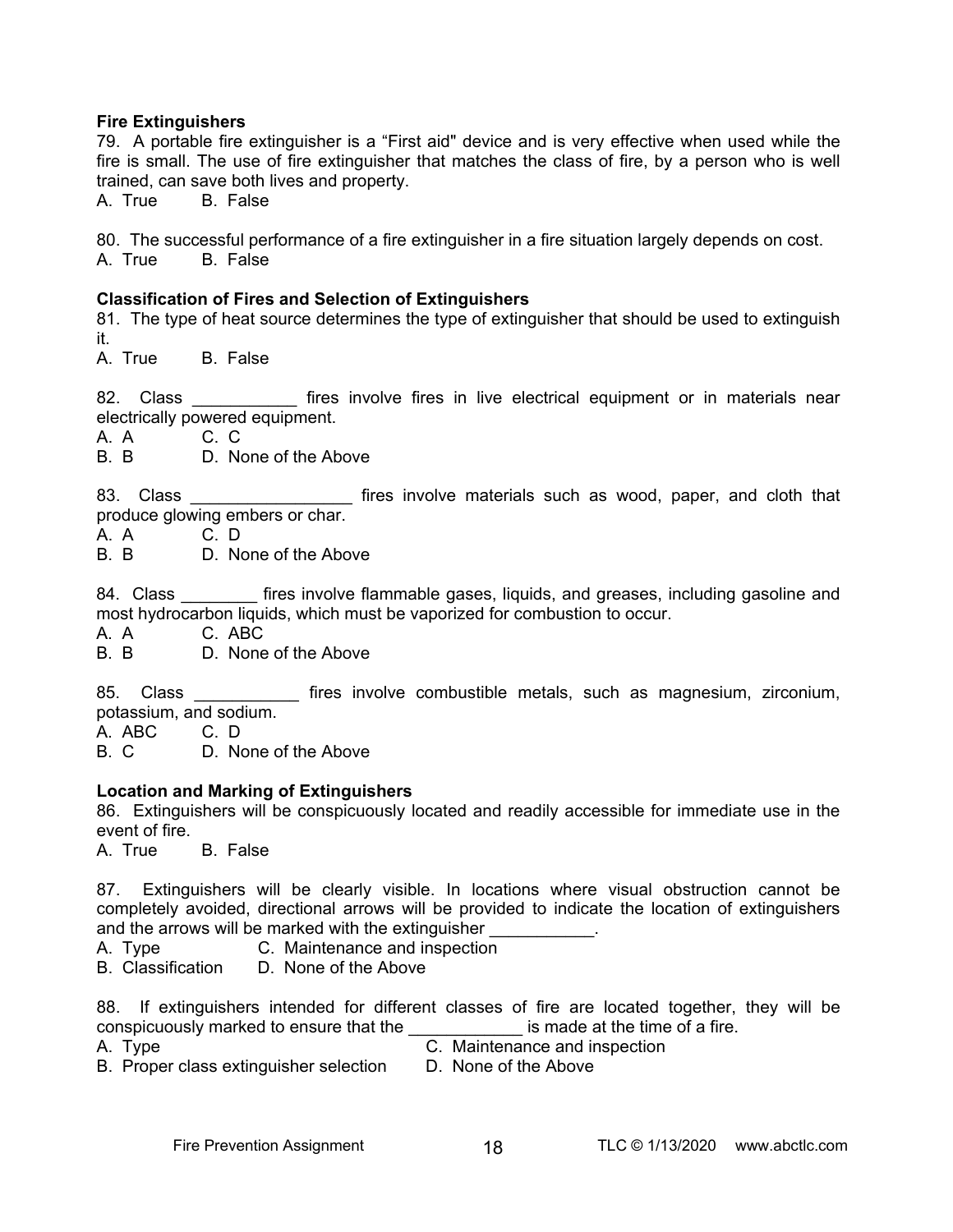89. **Example 20 markings will be located on the front of the shell above or below the** extinguisher nameplate.

- A. Type C. Maintenance and inspection
- B. Classification D. None of the Above

90. Markings will be of a size and form to be legible from a distance of feet.

A. 25 C. 10

B. 3 D. None of the Above

### **Portable Fire Extinguishers**

91. Employees expected or anticipated to use fire extinguishers must be instructed on the hazards of fighting fire, how to properly operate the fire extinguishers available, and what procedures to follow in alerting others to the

- A. Fire emergency C. Extinguisher location(s)
- B. Evacuation site D. None of the Above
- 

92. Where the employer wishes to evacuate employees instead of having them fight small fires there must be written emergency plans and employee training for\_\_\_\_\_\_\_\_.

- A. Extinguisher location(s) C. Proper class extinguisher selection
- B. Proper evacuation D. None of the Above

93. When used properly, portable fire extinguishers can save lives and property by putting out a small fire or containing it until the fire department arrives.

A. True B. False

### **Important tips to remember**

94. A portable fire extinguisher can save lives and property by putting out a small fire or containing it until the fire department arrives.

A. True B. False

95. Remember that the extinguishers need care and must be recharged after every use.

A. True B. False

96. The steps to use a fire extinguisher are P.A.S.S. Pull, Aim, Squirt, and (ex)Scape.

A. True B. False

97. If you have the slightest doubt about whether or not to fight a fire – always remember that you are required to put that fire out.

A. True B. False

### **Condition**

98. Portable extinguishers will be maintained in a fully charged and operable condition.

A. True B. False

### **Mounting and Distribution of Extinguishers**

99. Extinguishers must be distributed in such a way that the amount of time needed to travel to their location and back to the fire does not allow the fire to get out of control. OSHA requires that the travel distance for Class A and Class D extinguishers not exceed

A. 100 feet C. 50 feet

B. 75 feet D. None of the Above